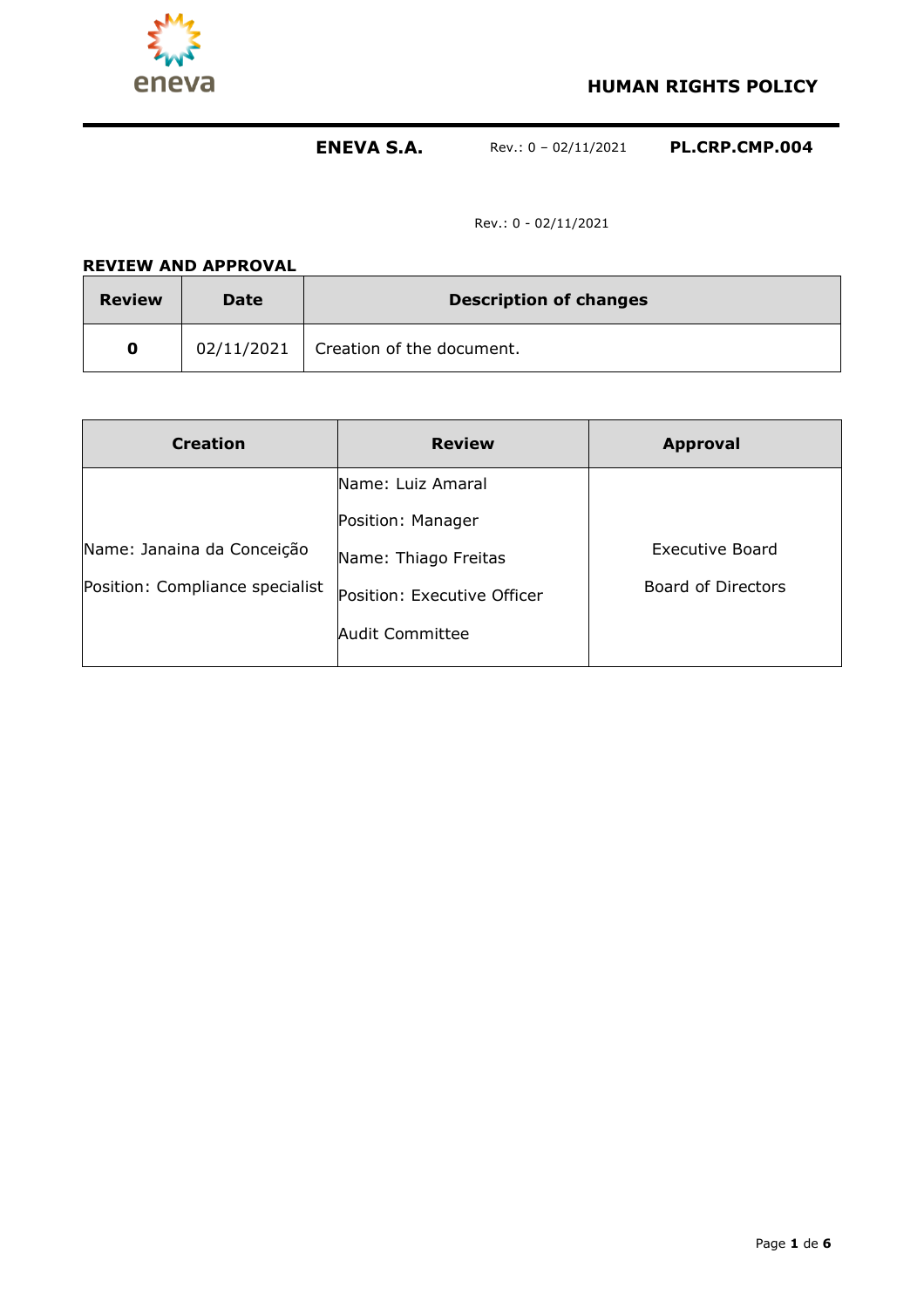

# **TABLE OF CONTENTS**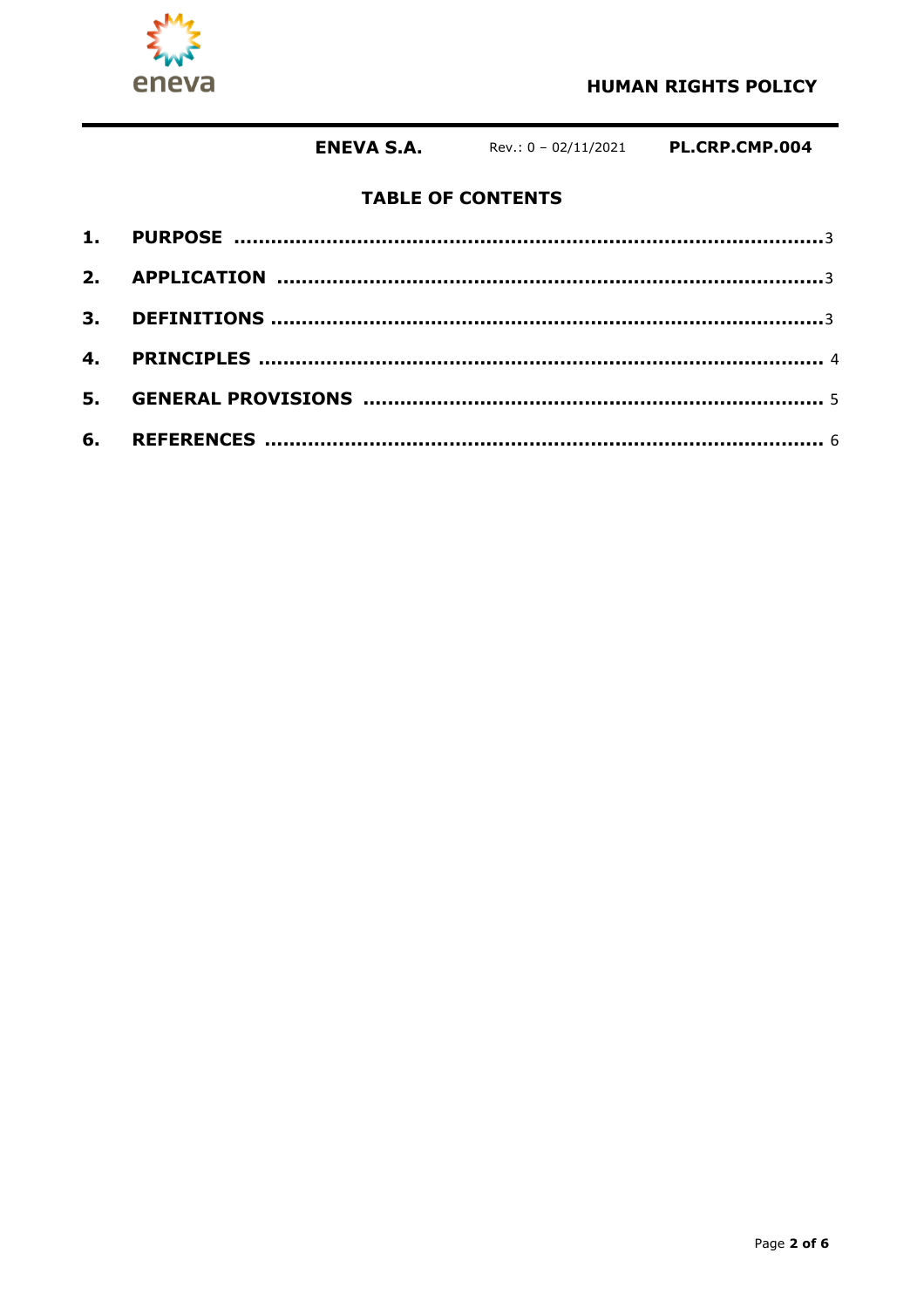

### **1. PURPOSE**

ENEVA S.A. and its subsidiaries ("ENEVA" or "Company") acknowledge that the development of its activities and the characteristics inherent to the power/energy sector represent challenges relating to human rights. Accordingly, the purpose of this Human Rights Policy ("Policy") is to define the ENEVA's main guidelines to respect the human rights and promote non-discriminatory practices and diversity in the work environment.

## **2. APLICATION**

This Policy is applicable to all Directors and Executive Officers and Associates and any Third Parties acting on behalf of ENEVA, regardless of the level of authority. All ENEVA's Directors and Executive Officers are committed with the rules established in this Policy and are responsible to promote and act through the guidelines set forth herein.

### **3. DEFINITIONS**

Directors and Executive Officers: executive officers and Board of Directors' members.

Harassment: any offensive, inadequate, insistent and persistent behaviour, which characterizes continuous persecution, suggestion or interest in relation to any person, without the consent of the other party, including, but not limited to, verbal and physiological aggressions, abuses or sexual aggressions, exposure of any person to humiliating and embarrassing situations.

Associates: all the Company's employees, as well as anyone that holds a job-position, function, employment relationship, commercial, professional, contractual or a trust relationship with the Company, as well as interns, young apprentices and trainees.

Human Rights: all essential and universal rights inherent to all individuals, internationally recognized by the Universal Declaration of Human Rights of the United Nations and other applicable rules, entitled to any individual, regardless of social class, race, nationality, religion, culture, profession, gender, sexual orientation or any other conditions that may differentiate human beings.

Discrimination: any conduct that violates the human rights of any individual, based on reasoning without adequate knowledge of the matter, which results in an unfair and groundless conduct, including, but not limited to, social, cultural, ethnic, political, religious, sexual or age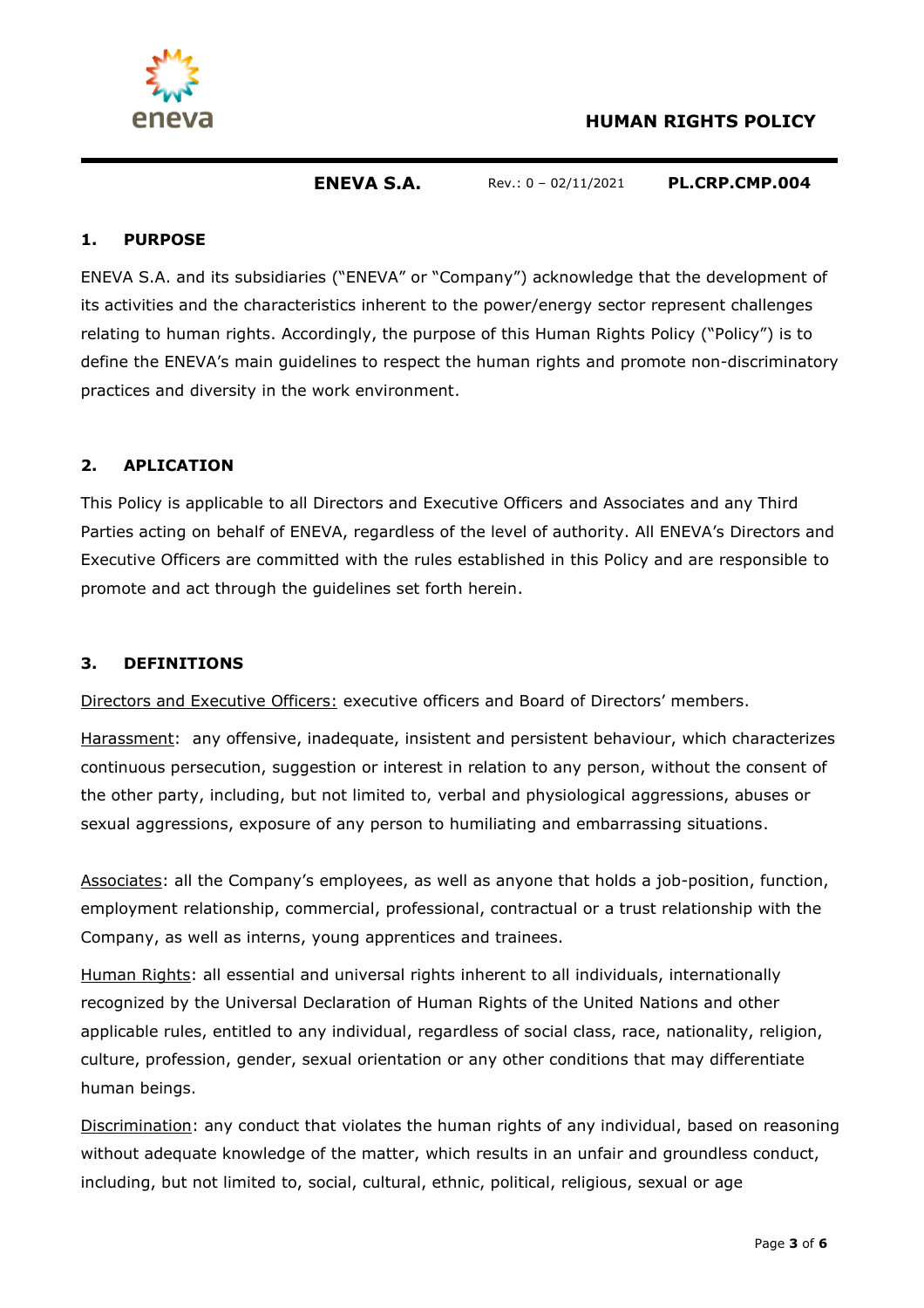

discrimination, which may, in turn, result in social exclusion.

Diversity: any characteristics, aspects or multiple elements, which differ from one another, including, but not limited to, cultural, ethnic, linguistic, religious, gender and any other type of diversity.

Interested Parties: any groups of individuals potentially bounded, affected or related to the activities developed by the Company, including, but not limited to, employees, clients, suppliers, local or traditional communities located in the surroundings of the Company's assets, governmental agencies and civil organizations.

Third Parties: representatives, suppliers, service providers, outsourced workers and any other individuals or legal entities and other commercial partners.

#### **4. PRINCIPLES**

#### **4.1. Eneva's human rights principles:**

Eneva is committed to:

- Conduct the all its operations and businesses respecting the human rights and dignity of all individuals.
- Comply and ensure the compliance with the applicable legal requirements, in conformity with legislations, rules and good practices relating to human rights, social rights and labour rights.
- Respect and promote the free trade union association and collective agreements in all areas, in conformity with applicable local legislations.
- Not tolerate, permit, participate or conduct activities that would involve any type of violation of the rights of the local communities, traditional communities, ethnic minorities and indigenous communities located in the surroundings of the Eneva's assets.
- Not tolerate, permit, participate or conduct businesses that involves any type of child labour, forced labour, mandatory or slave work.
- Not tolerate, permit, participate or conduct businesses that involves sexual exploration of children and adolescents and human trafficking.
- Request Third Parties to adopt the necessary measures to eliminate any type of child labour, forced labour, mandatory or slave work in the development of its activities.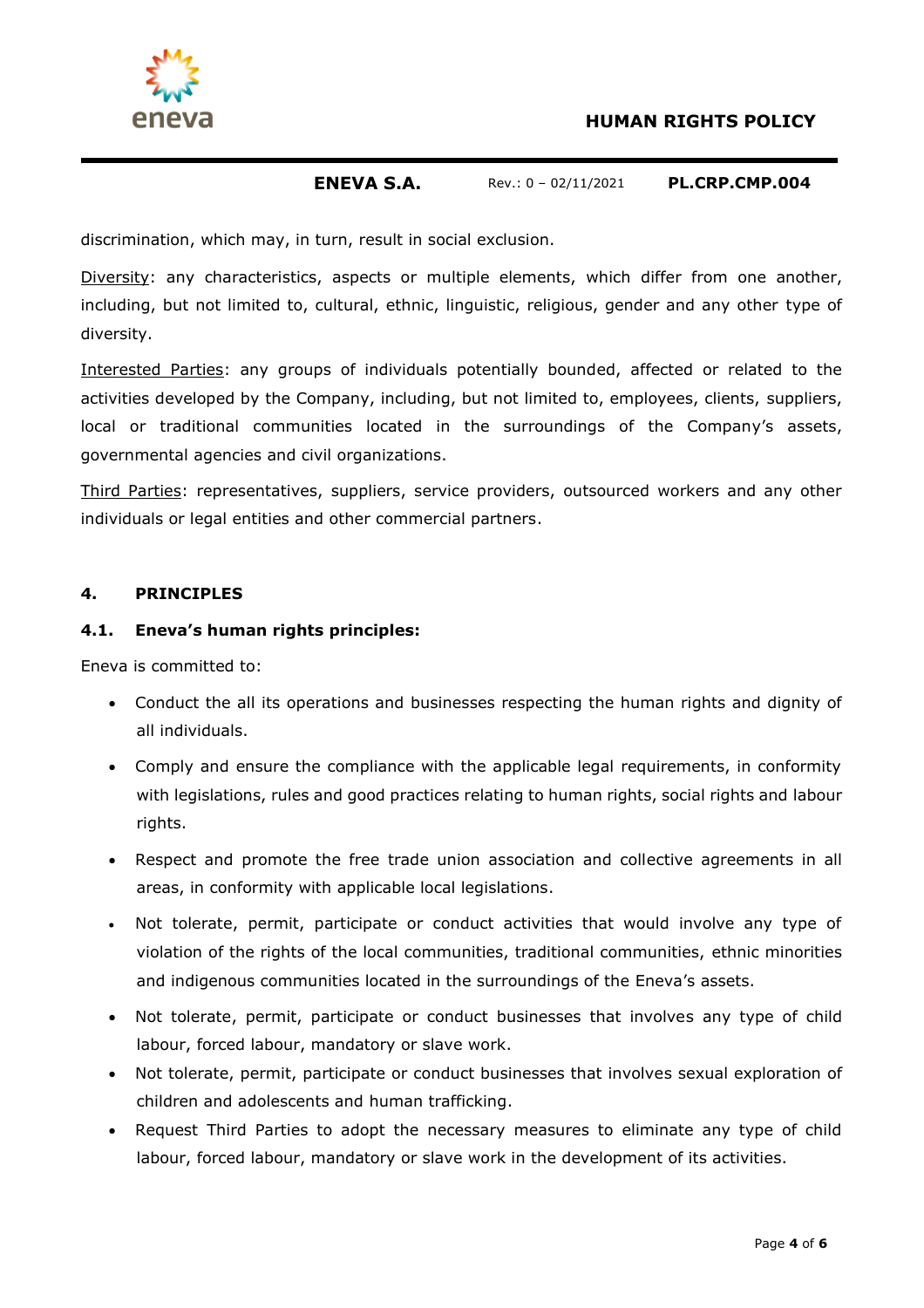



- Request Third Parties to adopt the necessary measures to respect the free trade union association and collective agreements of employees, as well as do not accept any discriminatory practice and treat all employees with fairness, dignity and respect, in conformity with applicable labour obligations.
- Respect and promote the Diversity and do not accept any type of Discrimination or Harassment of any nature, in conformity with applicable legislation.
- Promote and maintain a safe and healthy work environment.
- Mitigate and reduce eventual impacts and violations of human rights that Eneva have caused or contributed directly, whenever identified in the operations and units, under the terms set forth in the Code of Conduct and the Code of Third-party Conduct, in addition to the provisions set forth in applicable legislation.
- Adopt educational measures to promote the respect to the human rights, in order to ensure the knowledge and practice of the principles set forth herein.
- Adopt procedures for the continuous evaluation of the human rights, in order to identify and address practices that could violate the provisions set forth in this Policy in connection with internal activities, and the activities performed by the Directors and Executive Officers, Associates or Third Parties.

### **5. GENERAL PROVISIONS**

Eneva's Directors, Executive Officers and employees undertake to base all their relations on respect, recognizing the qualities and rights of other individuals. We always seek to work collabouratively, encouraging diversity and constructive dialogues.

The violation of the rules set forth in this Policy may imply the application of disciplinary measures or even the termination of the contractual relationship in the case of Third Parties.